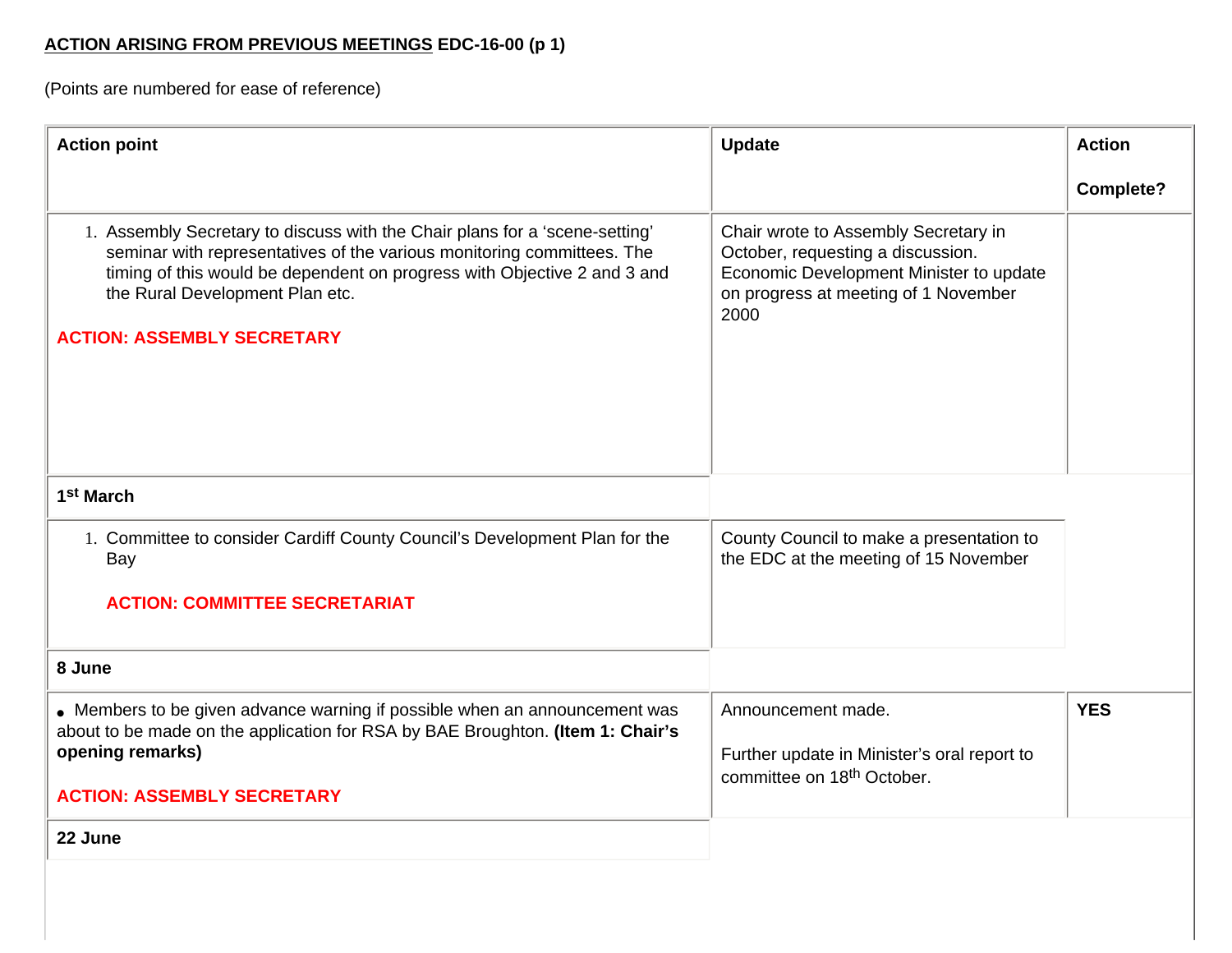| • The Assembly Secretary to provide an audit of call centres as a paper. (Item 3:<br><b>Assembly Secretary's report)</b>                                                                          | Paper to be provided end November                                                     |
|---------------------------------------------------------------------------------------------------------------------------------------------------------------------------------------------------|---------------------------------------------------------------------------------------|
| <b>ACTION: ASSEMBLY SECRETARY</b>                                                                                                                                                                 |                                                                                       |
| • The Assembly Secretary to talk to Stephen Timms, Treasury minister, to enlist<br>Treasury support for regional distortion. Committee to return to the issue. (Item 4:<br><b>Operating Aids)</b> | Economic Development Minister to provide<br>a paper on fiscal variation.              |
| <b>ACTION: ASSEMBLY SECRETARY/CHAIR AND CLERK</b>                                                                                                                                                 |                                                                                       |
| 6 July                                                                                                                                                                                            |                                                                                       |
| • The Auditor General's and the Audit Committee's reports on Cardiff Bay<br>Development Corporation to be considered by the EDC                                                                   | Reports to be considered in the New Year<br>(subject to Audit Committee's timetable). |
| <b>ACTION: CHAIR AND CLERK</b>                                                                                                                                                                    |                                                                                       |
| • The expert adviser to include recommendations on monitoring and evaluation of<br>the Structural Funds in the context of the review of business support and<br>development                       | Ongoing                                                                               |
| <b>ACTION: EXPERT ADVISER</b>                                                                                                                                                                     |                                                                                       |
| • The issue of childcare and the WAC report to be included on the next agenda.                                                                                                                    |                                                                                       |
| <b>ACTION: CHAIR AND CLERK</b>                                                                                                                                                                    | To be included in November/December                                                   |
|                                                                                                                                                                                                   |                                                                                       |
|                                                                                                                                                                                                   |                                                                                       |
|                                                                                                                                                                                                   |                                                                                       |
|                                                                                                                                                                                                   |                                                                                       |
|                                                                                                                                                                                                   |                                                                                       |
|                                                                                                                                                                                                   |                                                                                       |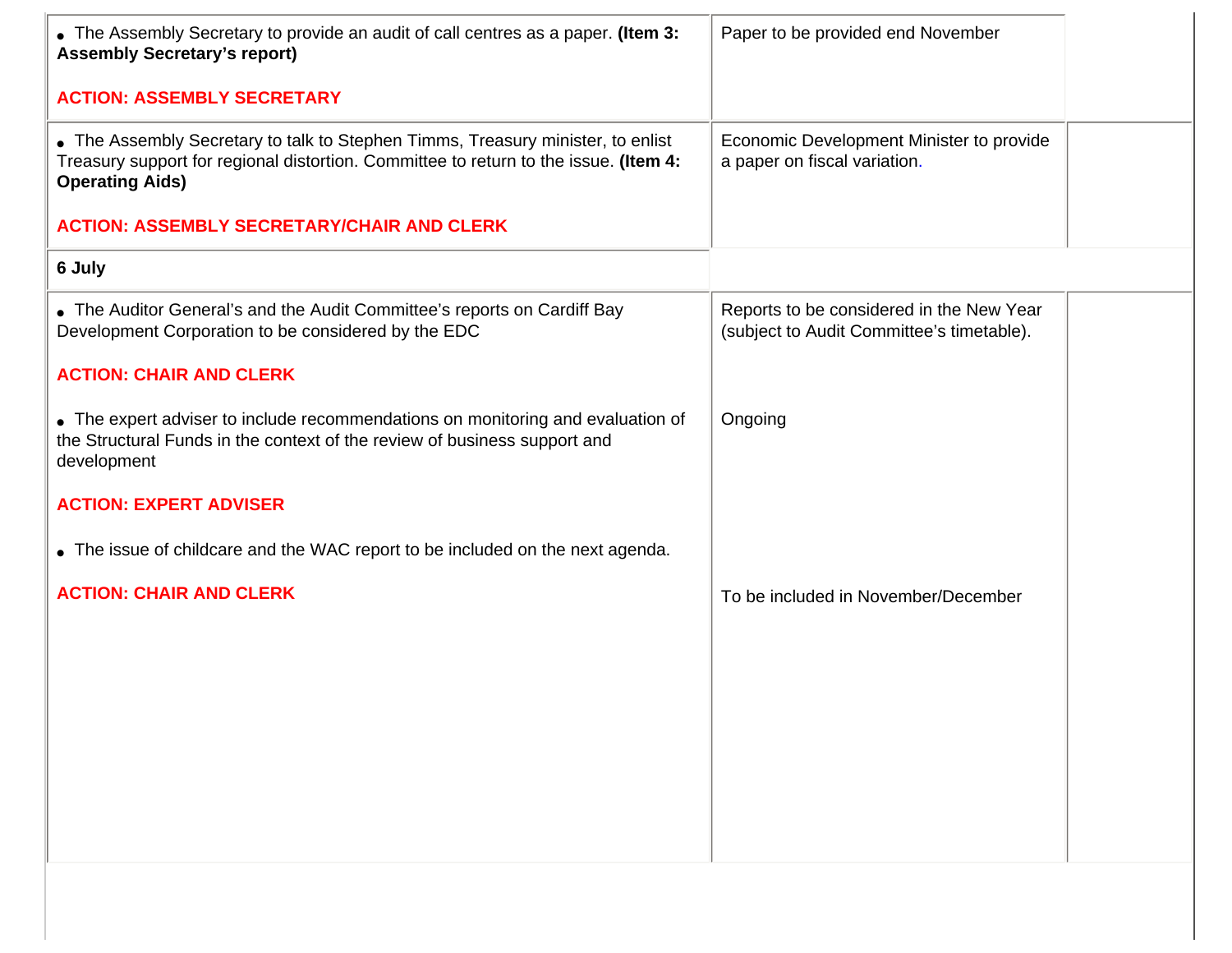| • The Assembly Secretary to keep members informed of progress on the Hyder<br>issue<br>• Further thought to be given to a possible change in guidance to WIDAB following<br>devolution<br>• The Assembly Secretary to give further thought to points raised by members with<br>regard to sector selectivity and the issue of whether WIDAB advice should be over-<br>ruled where a particular scheme was deemed to be of sufficiently critical<br>importance to the economy in a particular region (Item 3: Assembly Secretary's<br>report)<br><b>ACTION: ASSEMBLY SECRETARY</b> | Discussion in Committee on 18 <sup>th</sup> October<br>(Item 3 of minutes)<br>Update in Minister's oral report to<br>committee on 18th October, attached.<br>Update in Minister's oral report to<br>committee on 18 <sup>th</sup> October, attached,<br>including a commitment to providing the<br>committee with "regular reports on the way<br>in which the distribution of RSA reflects the<br>regional diversity and economic needs of<br>all areas in Wales" | <b>YES</b><br><b>YES</b><br><b>YES</b> |
|----------------------------------------------------------------------------------------------------------------------------------------------------------------------------------------------------------------------------------------------------------------------------------------------------------------------------------------------------------------------------------------------------------------------------------------------------------------------------------------------------------------------------------------------------------------------------------|-------------------------------------------------------------------------------------------------------------------------------------------------------------------------------------------------------------------------------------------------------------------------------------------------------------------------------------------------------------------------------------------------------------------------------------------------------------------|----------------------------------------|
| 12. The Assembly Secretary to provide members with a notional package which<br>might be offered to an inward investor.                                                                                                                                                                                                                                                                                                                                                                                                                                                           | Action in hand – paper for information at<br>15 November meeting.                                                                                                                                                                                                                                                                                                                                                                                                 |                                        |
| 13. The Assembly Secretary to update members on the ONS report which was to<br>be issued shortly.<br><b>ACTION: ASSEMBLY SECRETARY</b>                                                                                                                                                                                                                                                                                                                                                                                                                                           | EDC-16-00(p7)                                                                                                                                                                                                                                                                                                                                                                                                                                                     | <b>YES</b>                             |
| 20 <sup>th</sup> July                                                                                                                                                                                                                                                                                                                                                                                                                                                                                                                                                            |                                                                                                                                                                                                                                                                                                                                                                                                                                                                   |                                        |
| 14. The Committee's work on the National Economic Development Strategy to<br>ensure that targets are consistent with those in Betterwales.com and the Structural<br>Fund Programme Complements, and that the base year is clear<br><b>ACTION: CHAIR AND CLERK</b>                                                                                                                                                                                                                                                                                                                | In hand. This will be taken into account in<br>ongoing work on the Strategy which is now<br>proceeding                                                                                                                                                                                                                                                                                                                                                            |                                        |
| 15. The Assembly Secretary to produce a paper for the Autumn setting-out<br>alternative uses of the budget available, to include proposals from the range<br>of agencies which would deliver the programmes.                                                                                                                                                                                                                                                                                                                                                                     | To be considered in the context of the<br>budget discussions in November.                                                                                                                                                                                                                                                                                                                                                                                         |                                        |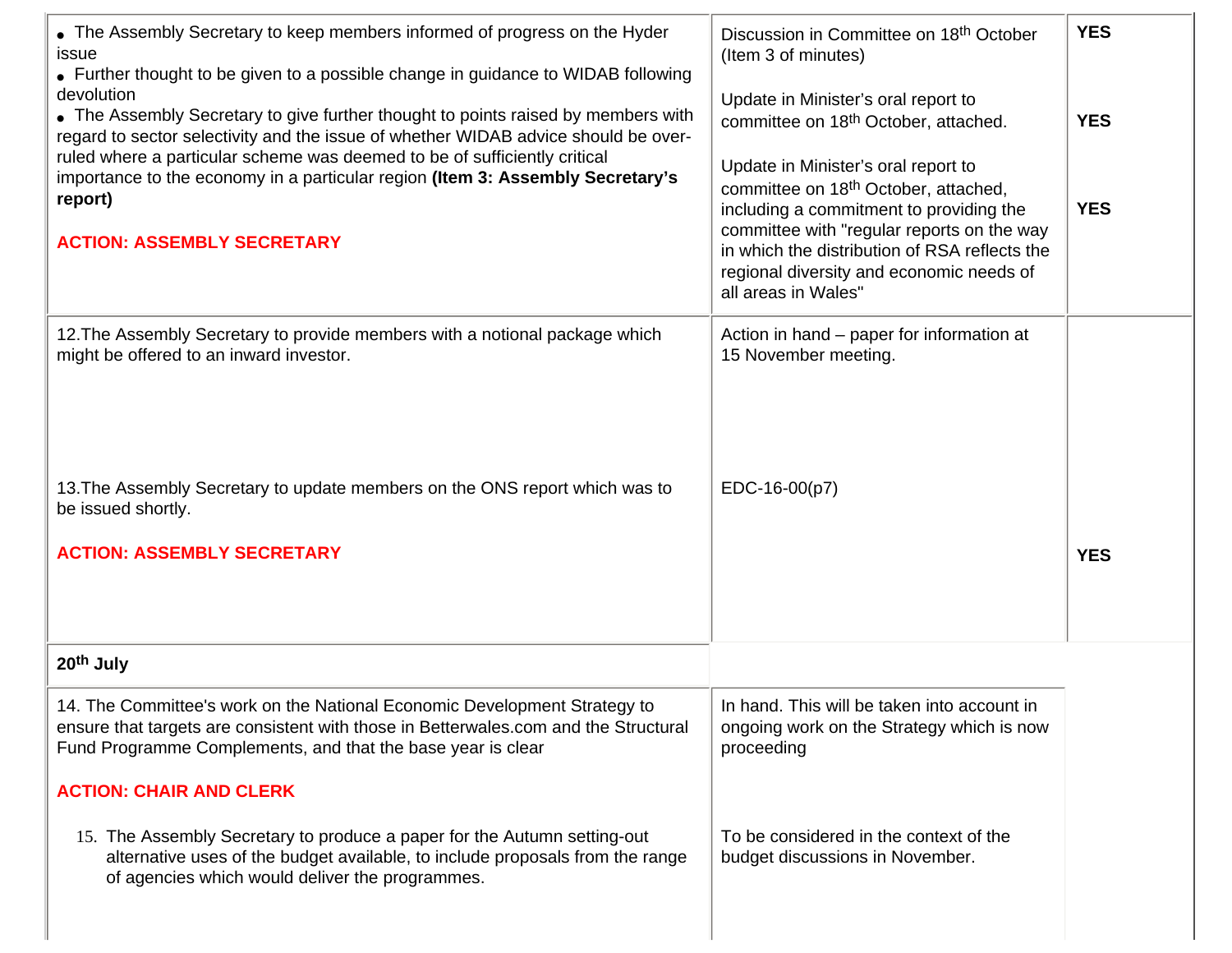| 16. Assembly Secretary to provide an indicative figure for the cost of resourcing<br>the provision of economic data<br><b>ACTION: ASSEMBLY SECRETARY</b>                            | Paper to be provided in November                                |            |
|-------------------------------------------------------------------------------------------------------------------------------------------------------------------------------------|-----------------------------------------------------------------|------------|
| 17. WEFO to advise on sums associated with regional and local plans.<br><b>ACTION: ASSEMBLY SECRETARY/JOHN CLARKE</b>                                                               | Covered in report to EDC-15-00(p8)                              |            |
| 18. Assembly Secretary to revisit the issue of related budgets in other MEGs<br>(paragraph 26 of EDC-14-00(p5)).                                                                    | To be considered in the context of the<br>budget discussions    |            |
| <b>ACTION: ASSEMBLY SECRETARY</b><br>19. Committee to return to the issue of economic activity in the context of its                                                                | Paper to be provided in November                                |            |
| work on the National Economic Development Strategy<br><b>ACTION: CHAIR AND CLERK</b>                                                                                                | Letter from First Secretary circulated to<br>members in October |            |
| 20. Assembly Secretary to clarify basis for the estimated commitments figure for<br>Cardiff Bay (paragraph 11 of EDC 14-00(p5))<br><b>ACTION: ASSEMBLY SECRETARY</b>                | To be considered in the context of the<br>budget discussions    |            |
| 21. Assembly Secretary to ensure that paper on the draft budget included<br>estimated measures of outcomes in relation to increased/decreased inputs.<br>[Item4: Budget Priorities] |                                                                 | <b>YES</b> |
| <b>ACTION: ASSEMBLY SECRETARY</b>                                                                                                                                                   |                                                                 |            |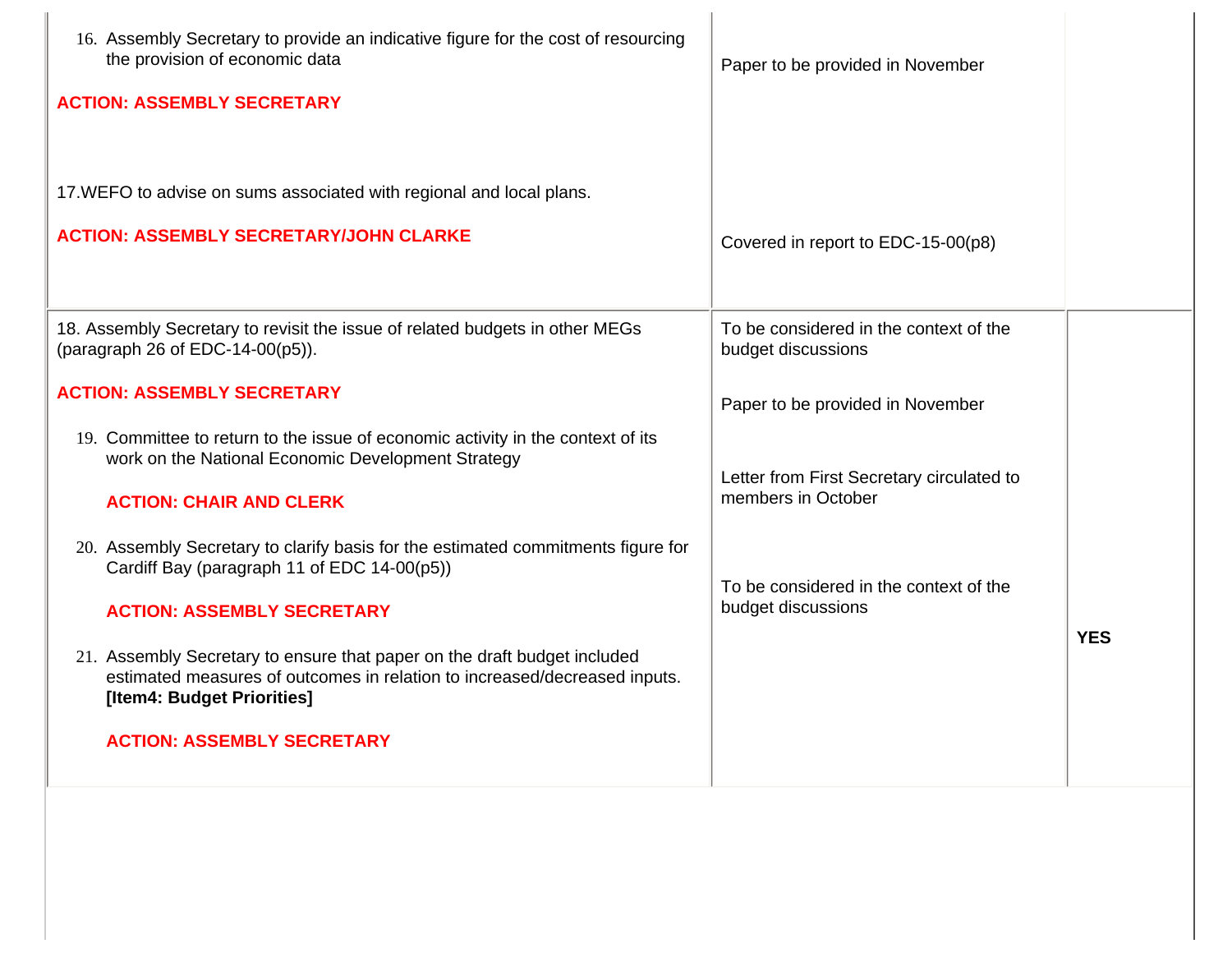| • John Clarke to report on the impact of the delays in fast track approvals on the<br>programme's expenditure profile.<br>• John Clarke to report to the Committee on the PMC's forthcoming discussion of<br>the relationship between regional and local plans.<br>• John Clarke to investigate a reported delay in publishing the minutes of the PMC.<br>[Item 5: Structural Funds] | Covered in report to EDC-15-00(p8)<br>Covered in report to EDC-15-00(p8)    | <b>YES</b><br><b>YES</b> |
|--------------------------------------------------------------------------------------------------------------------------------------------------------------------------------------------------------------------------------------------------------------------------------------------------------------------------------------------------------------------------------------|-----------------------------------------------------------------------------|--------------------------|
| <b>ACTION: JOHN CLARKE</b>                                                                                                                                                                                                                                                                                                                                                           | Covered in report to EDC-15-00(p8)                                          | <b>YES</b>               |
| • Clerk to submit members' comments on the draft report on stage 1 of the<br>Quinquennial Review of the WDA and the terms of reference for the second stage<br>to the Assembly Secretary [Item 7: Quinquennial Review of the WDA]                                                                                                                                                    | Letter sent to First Secretary in October                                   | <b>YES</b>               |
| <b>ACTION: CLERK</b>                                                                                                                                                                                                                                                                                                                                                                 |                                                                             |                          |
| • Chair to write to Michael Cochlin thanking him, on behalf of the Committee, for<br>his contribution to its work.                                                                                                                                                                                                                                                                   | Letter sent in October                                                      | <b>YES</b>               |
| <b>ACTION: CHAIR</b>                                                                                                                                                                                                                                                                                                                                                                 |                                                                             |                          |
| 18th October 2000                                                                                                                                                                                                                                                                                                                                                                    |                                                                             |                          |
| 27. to provide a further update on the deliberations of the All Wales Task Force on<br>the Steel Industry [Item 3: Assembly Secretary's Report ]                                                                                                                                                                                                                                     | Included in Economic Development<br>Minister's written report EDC-16-00(p9) | <b>YES</b>               |
| <b>ACTION: ECONOMIC DEVELOPMENT MINISTER</b>                                                                                                                                                                                                                                                                                                                                         |                                                                             |                          |
| 28. Chair to include a full discussion of RSA on future agenda and Minister for<br>Economic Development to provide a paper[Item 3: Assembly Secretary's Report]                                                                                                                                                                                                                      | To be arranged.                                                             |                          |
| <b>ACTION: CHAIR AND MINISTER FOR ECONOMIC DEVELOPMENT</b>                                                                                                                                                                                                                                                                                                                           |                                                                             |                          |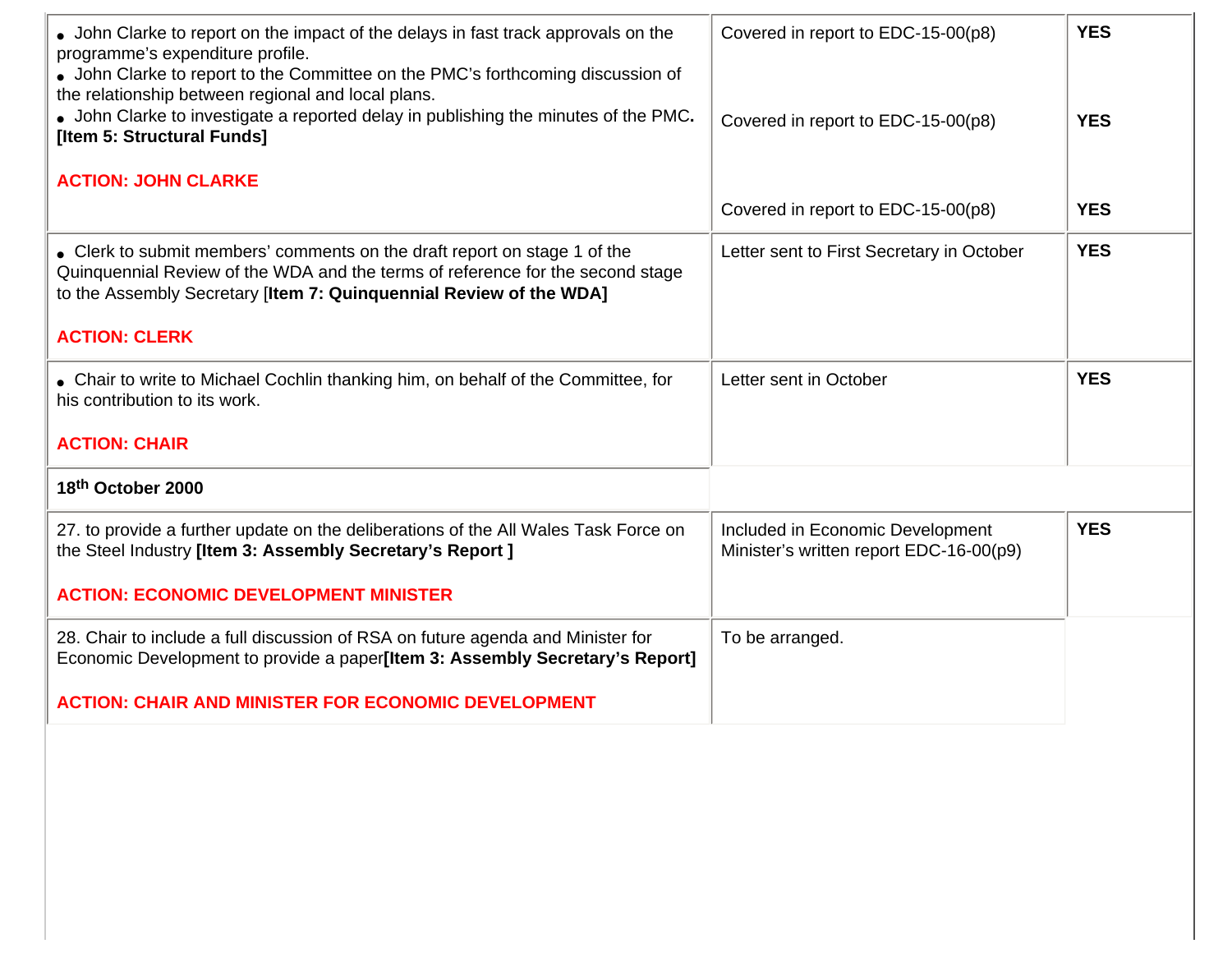| 29. In the case of revision to papers, they should be issued under a version<br>number [Item 4: NEDS]                                                                                      | Noted.                                            |
|--------------------------------------------------------------------------------------------------------------------------------------------------------------------------------------------|---------------------------------------------------|
| <b>ACTION: COMMITTEE SECRETARIAT</b>                                                                                                                                                       |                                                   |
| 30. Officials to revisit the GDP figures quoted in the draft NEDS, in line with the<br>discussion in committee                                                                             | To be covered in ongoing work on the<br>strategy. |
| <b>ACTION: ECONOMIC DEVELOPMENT MINISTER</b>                                                                                                                                               |                                                   |
| 31. Points relating to skills to be further developed in the draft NEDS.                                                                                                                   | To be covered in ongoing work on the              |
| <b>ACTION: ECONOMIC DEVELOPMENT MINISTER</b>                                                                                                                                               | strategy.                                         |
| • Economic Development Minister to provide a paper and accompanying map to<br>explain the range of structural funds programmes for each area. [Item 7:<br><b>INTERREG]</b>                 | Paper to be provided in November.                 |
| <b>ACTION: ECONOMIC DEVELOPMENT MINISTER</b>                                                                                                                                               |                                                   |
| • Economic Development Minister to ensure that members have timely access to<br>Monitoring Committee papers, in accordance with an earlier agreement. [Item 8:<br><b>Structural Funds]</b> | In hand.                                          |
| <b>ACTION: ECONOMIC DEVELOPMENT MINISTER</b>                                                                                                                                               |                                                   |

# **ECONOMIC DEVELOPMENT MINISTER'S REPORT TO THE ECONOMIC DEVELOPMENT COMMITTEE – WEDNESDAY 18 OCTOBER 2000**

**Exceptional items only**

#### **Latest Economic Assessment**

This morning ONS released figures from the LFS, new claimant count data and new data on employment from the employers' survey. These confirm that employment is rising slightly and unemployment falling.

# **Employment:**

• LFS employment up 24,000 over year to August [not statistically significant, as usual]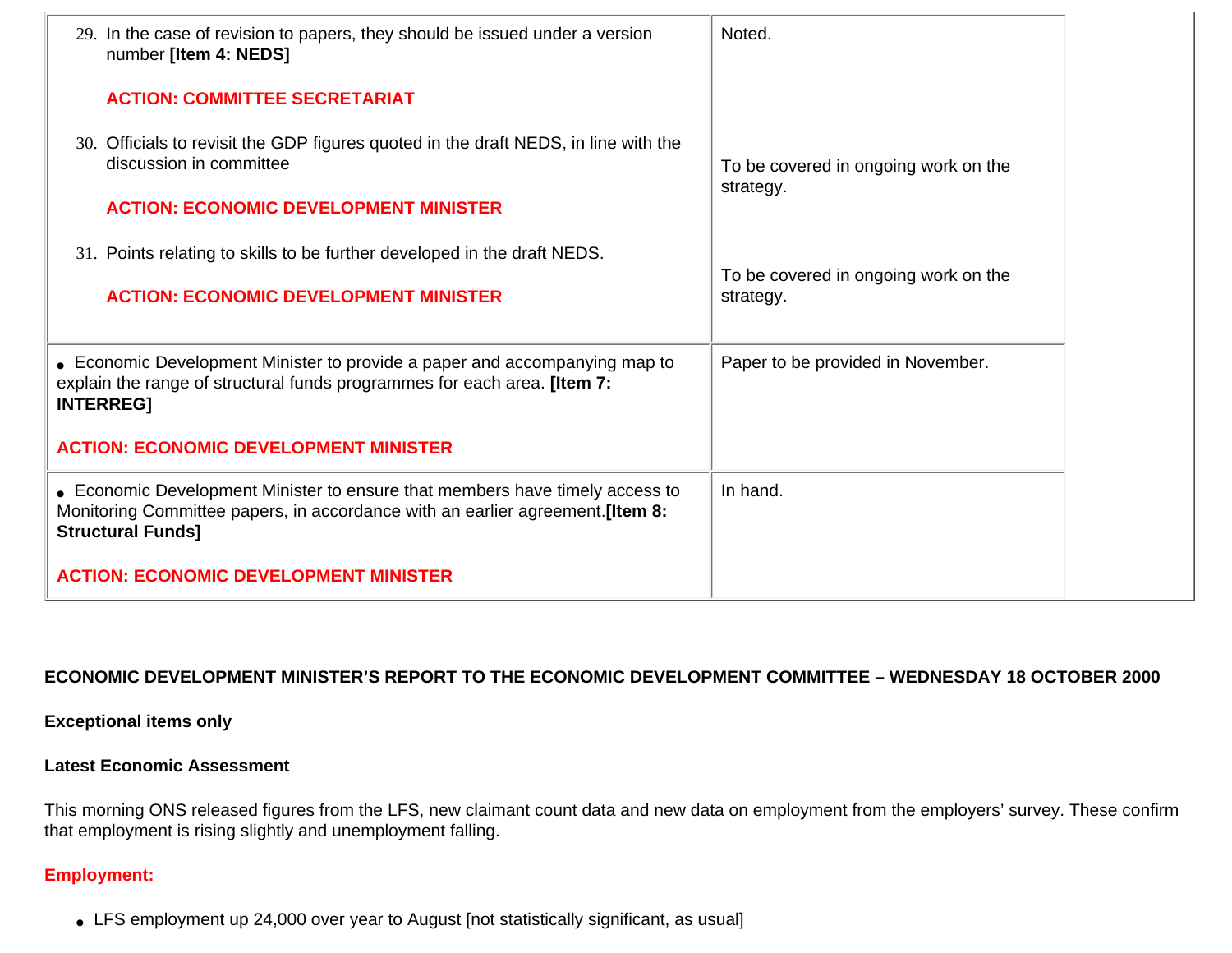• Employee jobs (based on surveys of employers rather than households as in LFS) up 1,000 over year to June.

## **Unemployment**

- ILO rate (from LFS) shows fall of 22,000 over year to August (just statistically significant!).
- Claimant count shows reduction of 5,500 over year to September.

[Claimant count much less variable than LFS-based measure in Wales.]

# *Recent business surveys*

D&B Survey:

• The number of business failures in Wales during the first three-quarters of this year is below that for the same period last year. Although this is good news, the percentage fall (0.7%) is the lowest for any UK region, with the exception of the North East where the number of failures increased.

The Cardiff Chamber Quarterly Economic Survey:

- A generally positive report covering the position in South East Wales. Business confidence amongst both manufacturers and service companies has increased on that in the previous quarter. The balance of respondents in both sectors who report higher sales and orders is greater than in the previous quarter.
- A higher net balance of firms also reported increased employment this quarter.

# *The exchange rate*

- The effective exchange rate has appreciated by almost 30 per cent since mid 1996 with about two thirds of the rise occurring between mid 1996 and mid1997.
- The rate against the *Euro* rose substantially from its inception at the beginning of 1999 until April this year, when it fell back through

June and July. Since then, the rate has risen and it is now slightly higher than its previous (average) high in April.

- The rate against the *dollar* has fallen significantly. In September, it briefly fell below \$1.40 the lowest level since 1986. Today it stands at \$1.44, still very low by recent standards.
- The rate against the *yen* is about 5 per cent lower than in August 1996.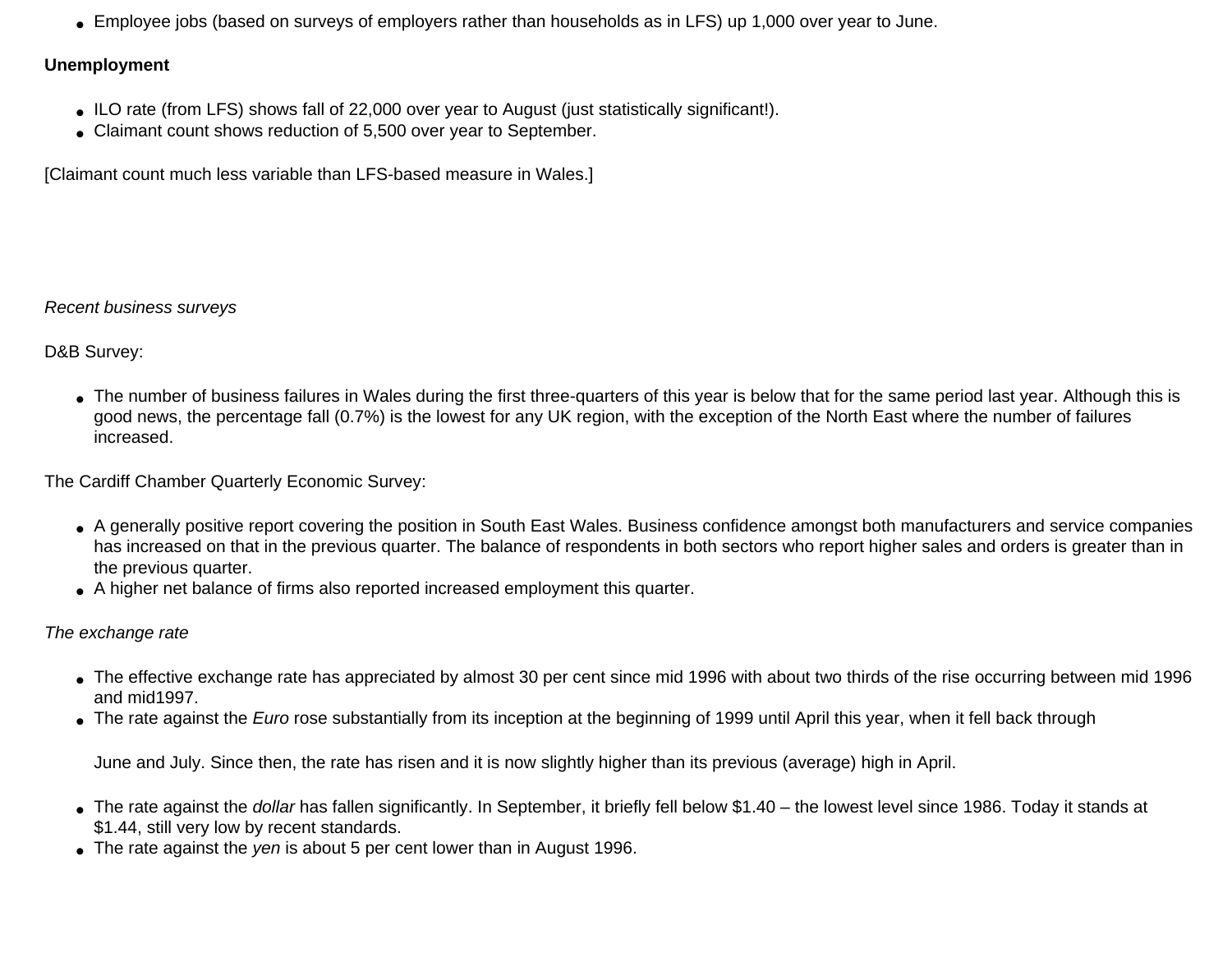## **Major issues**

# *BAE SYSTEMS, Broughton*

A package of assistance amounting to £19.5million has been agreed to support the creation of 1700 new jobs at Broughton on the A3XX super-jumbo project. Negotiations have resulted in 300 more jobs and £30 million more investment than proposed under the company's initial RSA application.

In the end, it was agreed with the company that RSA was not the most appropriate route to pursue. The package of assistance is made up of propertyrelated grant through the WDA (£14.9million) and training support through CELTEC (£4.6million). Unfortunately, as discussions were concluded during the recess, it was not possible to give Committee Members advance warning. It was judged that it was in everyone's interest to announce the outcome as soon as possible.

#### *Other industrial developments*

Since EDC last met there have been a number of significant developments. There have been a number of positive announcements including the safeguarding of jobs at Hotpoint and the call centre project being promoted by Lloyds TSB at Bridgend. There have also been major disappointments, including the further job losses announced by Corus and yesterday's announcement by Sony.

#### *Fuel crisis*

The non-statutory Memorandum of Understanding between the oil companies, central government and the devolved administrations commits the oil companies to make every reasonable effort to deliver fuel.

#### **Public Appointments**

The First Minister has agreed to re-appoint Sheila Drury, Gerry Long and Jeff Maddock as members of the Welsh Industrial Development Advisory Board for a further 3 years from 1 January 2001. An advertisement has this week been placed (in various publications including the Western Mail, The Times and a Welsh Language publication) for a new Chair and a number of new members to be appointed from 1 January 2001: this has been circulated to all Assembly Members for information.

The process for appointing members to the WDA is underway following a very good response to the advertisements.

Call Centre audit

Officials should receive the results of the audit at the end of October and a paper will be submitted to the EDC on 29 November.

#### **WDA 5 yearly review**

Following the completion of the Stage 1 review of the WDA, KPMG have been engaged to undertake the Stage 2 review. This will look at the scope for improving the effectiveness, responsiveness, quality of partnership working and efficiency of the Agency. The exercise will involve discussions with a wide range of interests and will draw on the Committee's review of business support. The review should be completed by early in the New Year.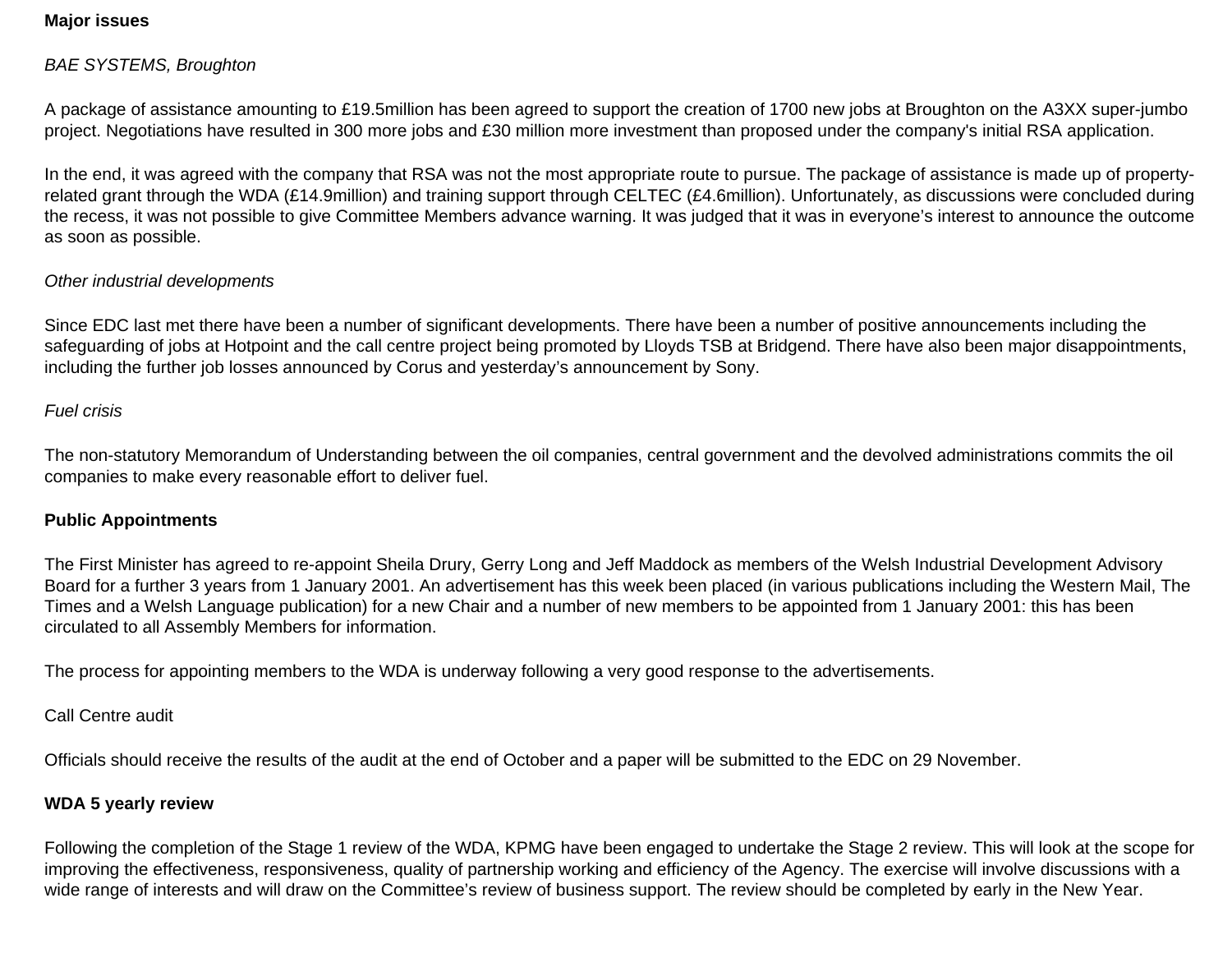# ACTION OUTSTANDING FROM PREVIOUS MEETINGS

| 8 June                                                                                                                                                                                     | Action     |
|--------------------------------------------------------------------------------------------------------------------------------------------------------------------------------------------|------------|
| 3. Members to be given advance warning if possible when an<br>announcement was about to be made on the application for RSA by<br>BAE SYSTEMS, Broughton. (Item 1: Chair's opening remarks) | See above. |

| 6 July                                                                                                                                                                                                                                                                                                                                                                                                                   | Action                                                                                                                                                                                                                                                                                                                                                                                                                                                                                                                                                                                                                                                                                                                                                                                                                                              |
|--------------------------------------------------------------------------------------------------------------------------------------------------------------------------------------------------------------------------------------------------------------------------------------------------------------------------------------------------------------------------------------------------------------------------|-----------------------------------------------------------------------------------------------------------------------------------------------------------------------------------------------------------------------------------------------------------------------------------------------------------------------------------------------------------------------------------------------------------------------------------------------------------------------------------------------------------------------------------------------------------------------------------------------------------------------------------------------------------------------------------------------------------------------------------------------------------------------------------------------------------------------------------------------------|
| 11. Further thought to be given to a possible change in guidance to<br><b>WIDAB following devolution</b><br>12. The Assembly Secretary to give further thought to points raised by<br>members with regard to sector selectivity and the issue of whether<br>WIDAB advice should be over-ruled where a particular scheme was<br>deemed to be of sufficiently critical importance to the economy in a<br>particular region | 11 and 12. WIDAB's principal statutory role is to offer independent,<br>expert business advice on large RSA applications, taking account<br>of the criteria under which the scheme operates and<br>recommendations from officials.<br>The Economic Development Minister does not have to accept the<br>Board's advice but would always need to give careful consideration<br>to its advice on whether an application meets the necessary criteria<br>and should be awarded RSA.<br>In line with the commitment in the Partnership Agreement, I will<br>ensure that the policy framework within which RSA operates in<br>Wales supports the attraction of high-quality jobs and that the EDC<br>receives regular reports on the way in which the distribution of RSA<br>reflects the regional diversity and economic needs of all areas of<br>Wales. |
| 13. The Assembly Secretary to provide members with a notional package<br>which might be offered to an inward investor.                                                                                                                                                                                                                                                                                                   | Officials have prepared an example of a typical inward investment<br>case and I will arrange for it to be circulated to the Committee.                                                                                                                                                                                                                                                                                                                                                                                                                                                                                                                                                                                                                                                                                                              |